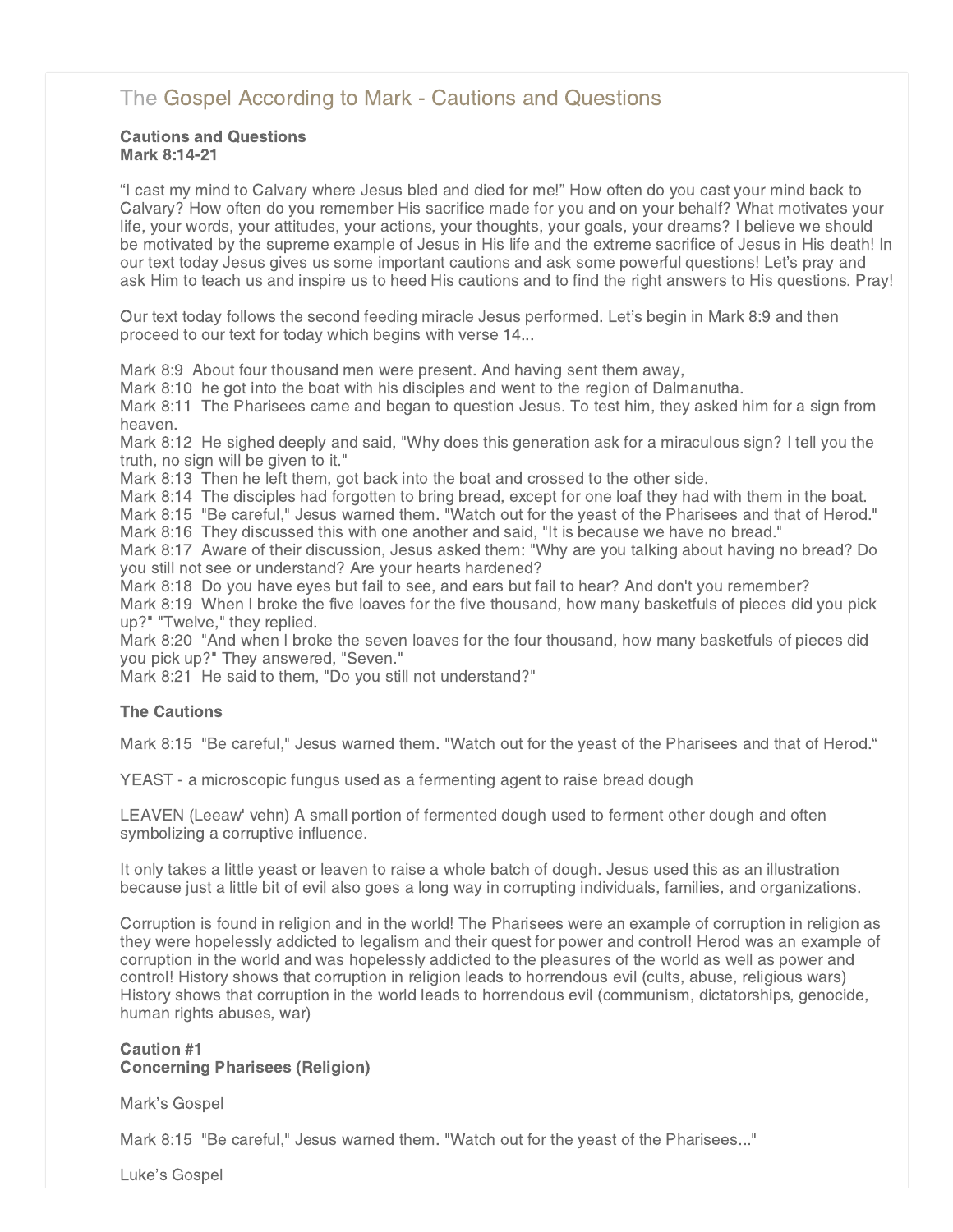Luke 12:1 . . . Jesus began to speak first to his disciples, saying: "Be on your guard against the yeast of the Pharisees, which is hypocrisy.

#### Matthew's Gospel

Mat 16:11 How is it you don't understand that I was not talking to you about bread? But be on your guard against the yeast of the Pharisees and Sadducees."

Mat 16:12 Then they understood that he was not telling them to guard against the yeast used in bread, but against the teaching of the Pharisees and Sadducees.

And what was so wrong about the teaching of the Pharisees and Sadducees? We mentioned one thing briefly last week...

#### **Hypocrisy**

The Pharisees said one thing but did something completely different, so their teaching was flawed. Of course when they taught Moses' law, Jesus said follow the teaching, but to not do as the teachers did because they didn't practice what they preached. Pretending to be what one really is not, especially the pretense of being a better person than one really is, that's hypocrisy. The word is based on the Greek hypokrisis, originally meaning to give an answer. A hypocrite in classical Greek could be an interpreter of dreams, an orator, a reciter of poetry, or an actor. Jesus was saying the religious leaders of His day were only acting the part, but it was not real, they were only actors, hypocrites! It only takes a little hypocrisy to destroy your...

Honesty/Trustworthiness/IntegrityHonor/Witness/Leadership

Now let me share something with you. I've had people tell me they didn't think they should come to church because they were struggling with sin in their life and they didn't want to be a hypocrite! While I appreciate their sentiment, I must say this: People who are struggling with sin need to be in church! Satan wants you to think because you are struggling with sin that you are a hypocrite and don't need to be in church. Satan is a liar! Here's the truth:

Rom 3:23 for all have sinned and fall short of the glory of God,

So we are all sinners. Here's the difference between a sinner and a hypocrite: A sinner knows he or she has done wrong and are truly sorry and want to do better. They know they can't do better on their own, but need God's help and the help of brothers and sisters in Christ who have been down those roads and are willing to help! A hypocrite, on the other hand, knows they are a sinner, but they are not sorry and don't care to do any better. They act as if they haven't done wrong, don't have any reason to be sorry, and want others to think things are just perfect in their life! In other words, they put on airs and are living a lie! God wants honesty! He would rather us admit we are sinners than live like we're saints when our hearts are far from Him! So this first caution from Jesus is a rather important one! But the caution contains more than just a word about hypocrisy! There was also the matter of...

# False Teaching

The religious leaders of Jesus' day weren't always teaching the truth of God's Word, but a twisted and distorted teaching designed to make God's Word say what they wanted it to say! We talked about his a few weeks ago, but let me just remind you of what Jesus said in Mark 7:9...

Mark 7:9 And he said to them: "You have a fine way of setting aside the commands of God in order to observe your own traditions!

Unfortunately this same issue became a problem in the New Testament Church! Paul spoke these words to Timothy...

Tim 6:3 If anyone teaches false doctrines and does not agree to the sound instruction of our Lord Jesus Christ and to godly teaching,

1 Tim 6:4 he is conceited and understands nothing. He has an unhealthy interest in controversies and quarrels about words that result in envy, strife, malicious talk, evil suspicions

1 Tim 6:5 and constant friction between men of corrupt mind, who have been robbed of the truth and who think that godliness is a means to financial gain.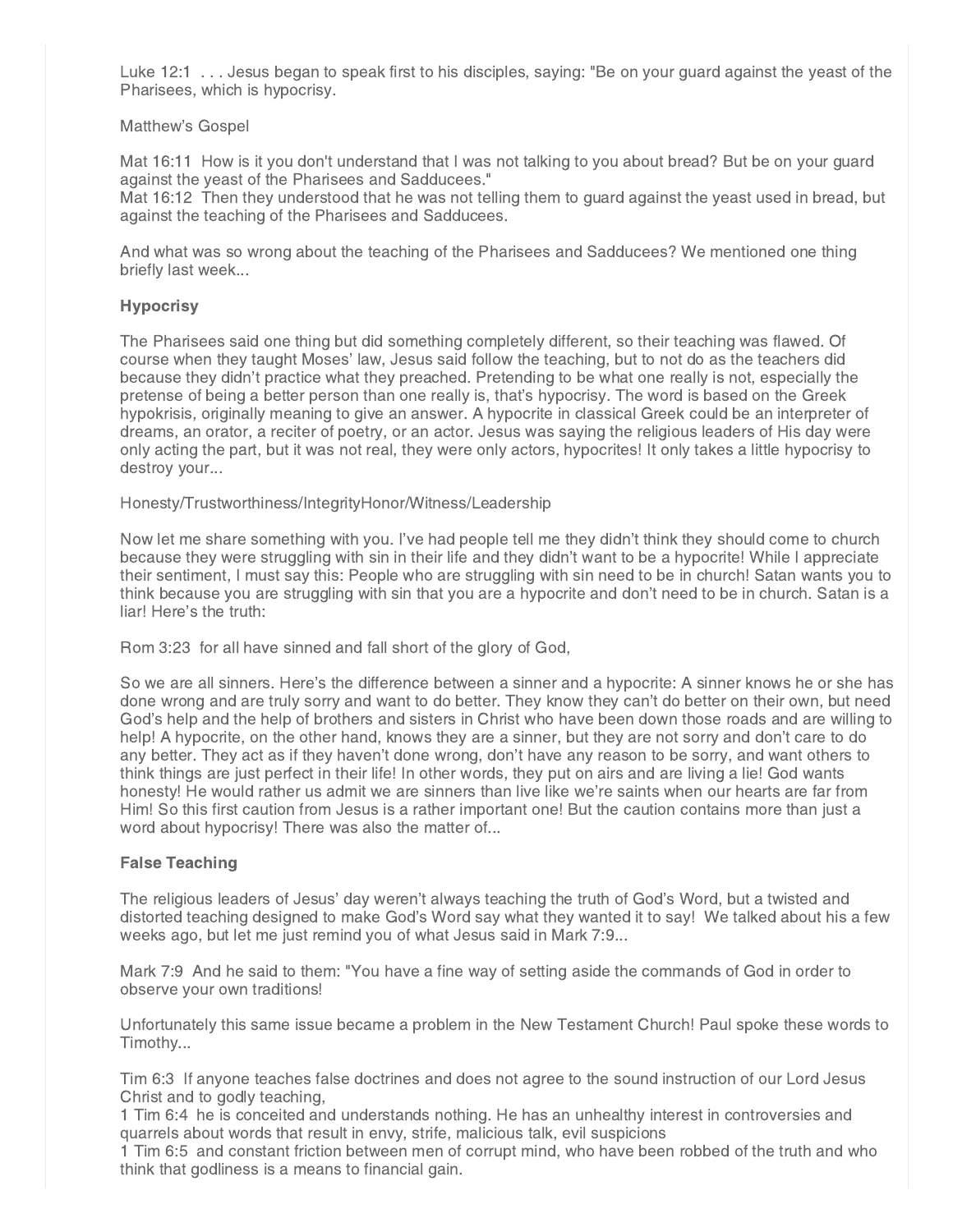It only takes a little false teaching to undermine...

The Understanding of Truth/The Principles Which Guide Your Life/Your Personal Walk With Christ

False teaching can cause a person to question God's reality, God's love, and God's presence in their life.

Paul cautioned Timothy again in his second letter to him...

2 Tim 4:3 For the time will come when men will not put up with sound doctrine. Instead, to suit their own desires, they will gather around them a great number of teachers to say what their itching ears want to hear. 2 Tim 4:4 They will turn their ears away from the truth and turn aside to myths.

It is my prayer as I prepare these messages and as I teach them that I will be as true as I possibly can to the original intent of Scripture. I try to live by the advice we also find in Paul's second letter to Timothy...

2 Tim 2:14b...Warn them before God against quarreling about words; it is of no value, and only ruins those who listen.

2 Tim 2:15 Do your best to present yourself to God as one approved, a workman who does not need to be ashamed and who correctly handles the word of truth.

2 Tim 2:16 Avoid godless chatter, because those who indulge in it will become more and more ungodly.

Here's a good way to heed Jesus' first caution. It's found in Paul's letter to the Church at Corinth...

1 Cor 5:6 Your boasting is not good. Don't you know that a little yeast works through the whole batch of dough?

1 Cor 5:7 Get rid of the old yeast that you may be a new batch without yeast--as you really are. For Christ, our Passover lamb, has been sacrificed.

1 Cor 5:8 Therefore let us keep the Festival, not with the old yeast, the yeast of malice and wickedness, but with bread without yeast, the bread of sincerity and truth.

# Caution #2 Concerning Herod (The World)

Mark 8:15 "Be careful," Jesus warned them. "Watch out for the yeast of the Pharisees and that of Herod."

This was Herod Antipas was the son of Herod the Great. While tame in comparison to his father, he allowed corruption to enter his life through worldliness. Here's a list of things that showcased Herod Antipas' ungodly, worldly lifestyle...

Unfaithfulness in marriage/Love for alcohol /Willingness to imprison and eventually murder to please others and retain his position of authority

Herod Antipas had opportunities to change but rejected Christ for the world! You might remember these words from a few sermons back...

Mark 6:18 For John had been saying to Herod, "It is not lawful for you to have your brother's wife." Mark 6:19 So Herodias nursed a grudge against John and wanted to kill him. But she was not able to, Mark 6:20 because Herod feared John and protected him, knowing him to be a righteous and holy man. When Herod heard John, he was greatly puzzled; yet he liked to listen to him.

God was reaching out to Herod through John the Baptist, and Herod was drawn to the truth he was hearing, but he was holding on to the things of the world. Those things were like a yeast that effected his whole life. He just couldn't let go of the pleasures of this world so he turned down and walked away from the very truth that could have saved his life in this world and his soul for an eternity! As corrupt as Herod was he at least listened and was interested to what John had to say. There are people so corrupted by the world they have no desire to even listen. In fact they despise anyone who claims the name of Christ and refuse to even consider God's truth. Peter stated this in his second letter...

2 Pet 2:10 This is especially true of those who follow the corrupt desire of the sinful nature and despise authority. Bold and arrogant, these men are not afraid to slander celestial beings; 2 Pet 2:11 yet even angels, although they are stronger and more powerful, do not bring slanderous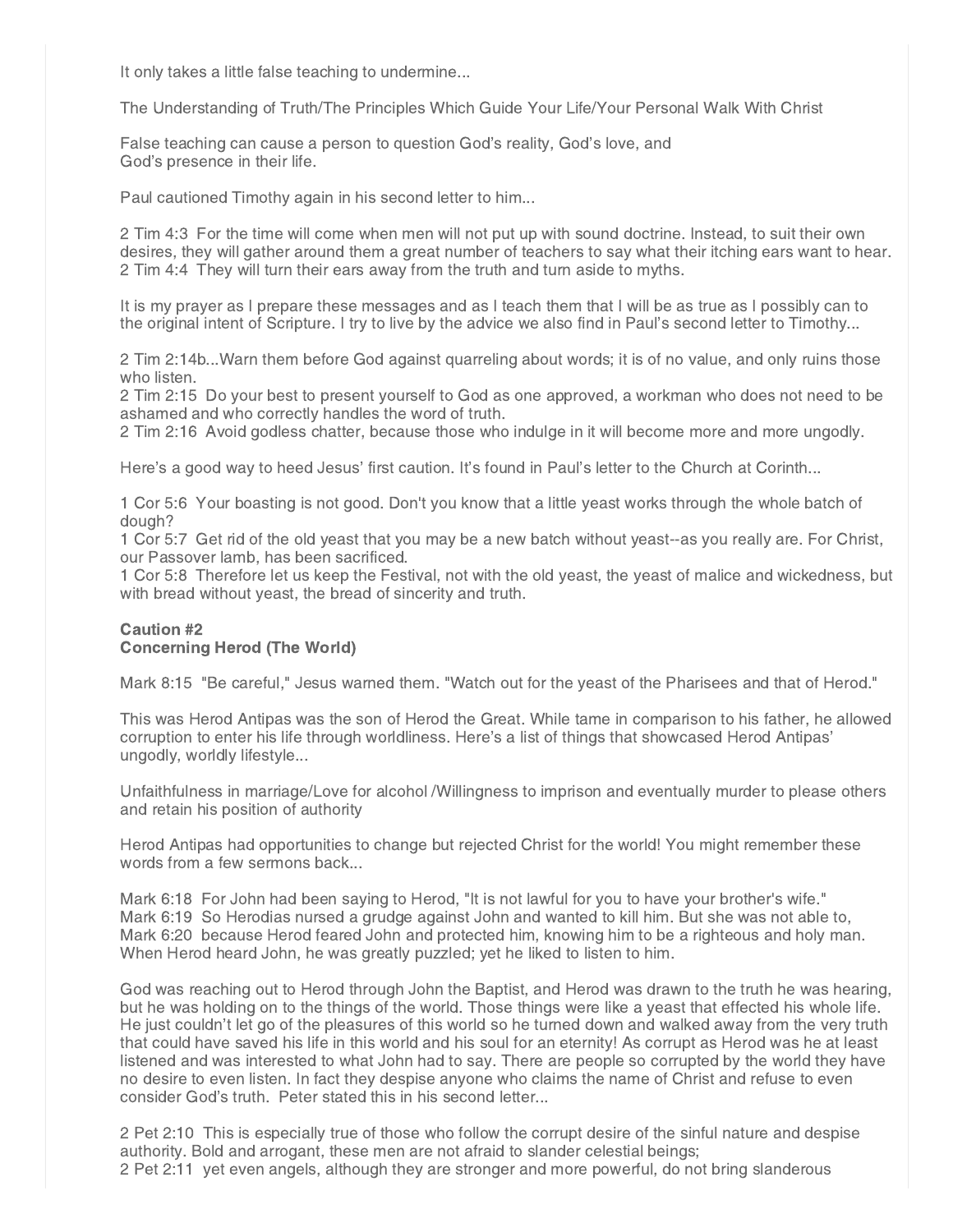accusations against such beings in the presence of the Lord.

And then down in verse 18 we read...

2 Pet 2:18 For they mouth empty, boastful words and, by appealing to the lustful desires of sinful human nature, they entice people who are just escaping from those who live in error. 2 Pet 2:19 They promise them freedom, while they themselves are slaves of depravity--for a man is a slave to whatever has mastered him.

We are seeing examples in our society where there is no remorse or conviction concerning wrongdoing whatsoever and people who want to justify the most ungodly behaviors. What happened in New York State with the radical abortion laws that allow a baby to be aborted right up to the very end of a pregnancy and then they lit up buildings in pink and celebrated in the streets? They now call it reproductive rights, so it's really not about the life or the health of the mother anymore. Mess with a Sea Turtle's Nest of eggs on the beach and you could go to Federal Prison, and I love sea turtles, but somethings very wrong. Let me say this: God is a gracious and forgiving God, and if abortion has been a part of your life and you've asked God to forgive you, He has. Praise God! But I also know you know the pain of that choice and would want to encourage anyone in this room who might ever consider having an abortion, to know there are other options! There are Godly people in this church and at the Crisis Pregnancy Center who will be there for you and help you choose life!

Now that we understand the gravity of the cautions we can better understand the seriousness of the questions Jesus was about to ask his disciples

Mark 8:14 The disciples had forgotten to bring bread, except for one loaf they had with them in the boat. Mark 8:15 "Be careful," Jesus warned them. "Watch out for the yeast of the Pharisees and that of Herod." Mark 8:16 They discussed this with one another and said, "It is because we have no bread."

# Question #1

Mark 8:17 Aware of their discussion, Jesus asked them: "Why are you talking about having no bread?

Why Indeed? Had the disciple not just witnessed the second miraculous feeding of thousands with just a few loaves of bread and a few fish. And now they had a full loaf of bread in the boat with Jesus and the disciples and they think there's a problem of provision. You've got to be kidding right? Well before we point fingers, how many times has God provided for us in the past and when we face a new challenge, how quickly do we fret and worry? I have a good friend who is in a well known Christian Band who called me Thursday night after our leadership team meeting. I hadn't heard from him in a long time, so I was worried at first, but then he told me he had someone on a three way call who wanted to say hello. It was one of my favorite singers on the planet who I had the privilege of being the opening artist for years ago when his band was on their Columbia Records, Riders in the Sky, tour. His name is David Huff, who was the lead singer for the band David and the Giants! I listen to his music a lot when I'm preparing my messages because his songs are inspired and anointed. I asked him how he handles the cost of doing concerts and he quoted me this passage...

Phil 4:19 And my God will meet all your needs according to his glorious riches in Christ Jesus. Phil 4:20 To our God and Father be glory for ever and ever. Amen.

How awesome is that? What a testimony that someone of his caliber just wants to get the Gospel to our world and let's God take care of the rest! I'm pretty sure David knows and has experienced the following verses as well...

2 Cor 9:8 And God is able to make all grace abound to you, so that in all things at all times, having all that you need, you will abound in every good work.

2 Cor 9:9 As it is written: "He has scattered abroad his gifts to the poor; His righteousness endures forever."

2 Cor 9:10 Now he who supplies seed to the sower and bread for food will also supply and increase your store of seed and will enlarge the harvest of your righteousness.

# Question's # 2&3

Mark 8:17b ...Do you still not see or understand?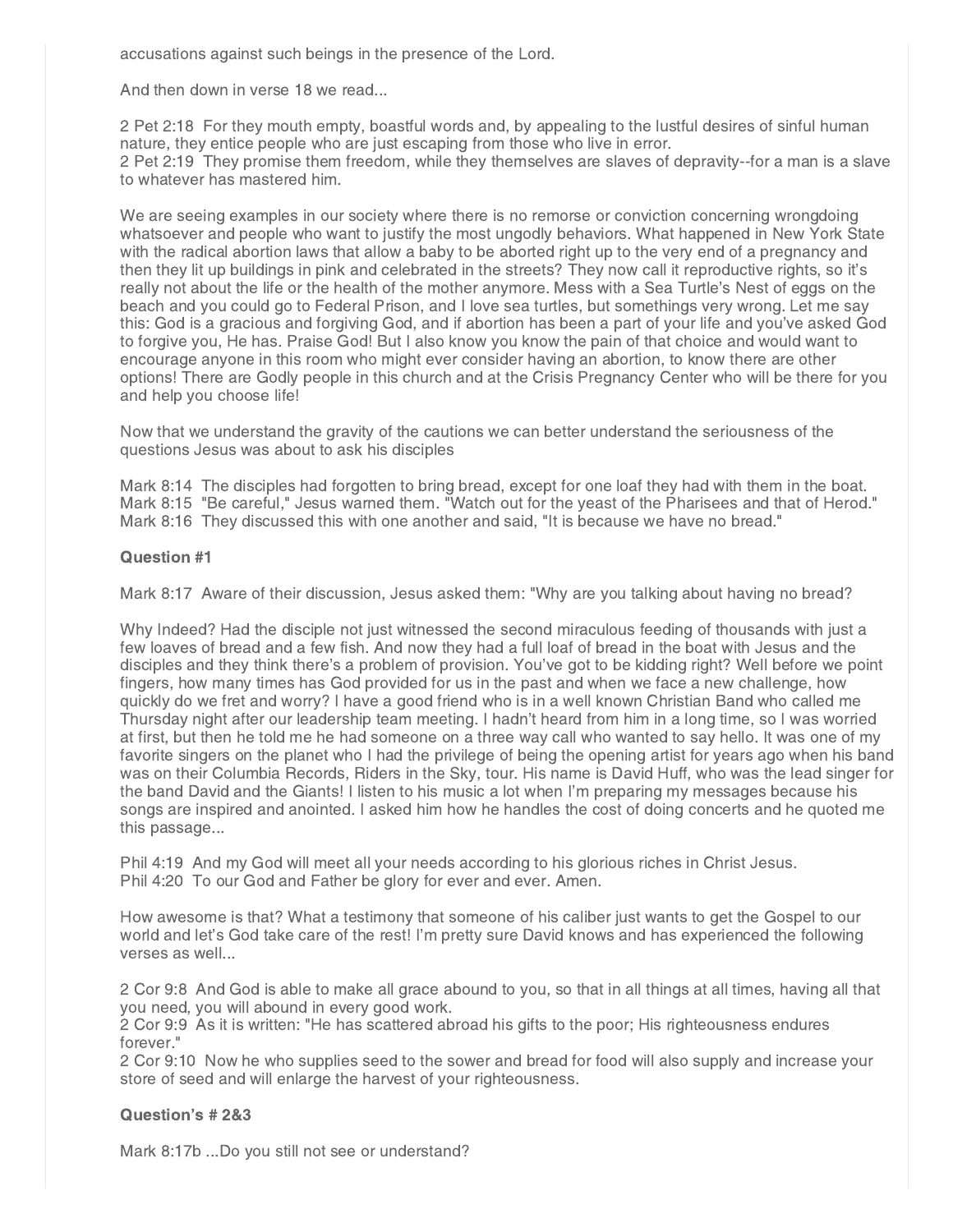These two questions go together. Seeing helps us to understand and understanding helps us to see! The disciples needed to be confronted with these two questions. Sometimes we need to be confronted with these questions. Why? The questions may serve as a wakeup call. They jolt us and shake us to think. And if the answer is "no I still don't see and I still don't understand," we need to ask ourselves this question: Do I really want to see and understand? If the answer is yes, then we could simply pray a prayer the the Psalmist prayed in Psalm 119:34-37...

Psa 119:34 Give me understanding, and I will keep your law and obey it with all my heart.

Psa 119:35 Direct me in the path of your commands, for there I find delight.

Psa 119:36 Turn my heart toward your statutes and not toward selfish gain.

Psa 119:37 Turn my eyes away from worthless things; preserve my life according to your word.

And let me share this truth with you. If you desire to see and understand God will show you, He promised!

Luke 11:9 "So I say to you: Ask and it will be given to you; seek and you will find; knock and the door will be opened to you.

Luke 11:10 For everyone who asks receives; he who seeks finds; and to him who knocks, the door will be opened.

Luke 11:11 "Which of you fathers, if your son asks for a fish, will give him a snake instead?

Luke 11:12 Or if he asks for an egg, will give him a scorpion?

Luke 11:13 If you then, though you are evil, know how to give good gifts to your children, how much more will your Father in heaven give the Holy Spirit to those who ask him!"

And you know what The Holy Spirit does, right? Listen...

John 14:26 But the Counselor, the Holy Spirit, whom the Father will send in my name, will teach you all things and will remind you of everything I have said to you.

#### Question #4

Mark 8:17c ...Are your hearts hardened?

Once again Jesus has to remind the disciples that it was not only the Pharisees and folks like Herod who can suffer from a heart of unbelief

Heb 3:12 See to it, brothers, that none of you has a sinful, unbelieving heart that turns away from the living God.

Heb 3:13 But encourage one another daily, as long as it is called Today, so that none of you may be hardened by sin's deceitfulness.

This goes to the heart of something I've been teaching in various sermons over the last year. Letting Jesus be your Savior is a one and done, but letting Jesus be your Lord is a daily decision! While I don't believe a person who has been truly saved can loose their soul salvation, because Jesus keeps His promises, they can turn away from the Lordship of Christ and do much damage to their personal lives and to their testimony.

Don't let your heart become hardened to the Lordship of Christ! Letting Jesus be the Lord of your daily decisions is the most important and best decision you can make each day. Listen to how Paul describes the power that comes to us when we allow Jesus to be the Lord of our heart on a daily basis...

Eph 1:17 I keep asking that the God of our Lord Jesus Christ, the glorious Father, may give you the Spirit of wisdom and revelation, so that you may know him better.

Eph 1:18 I pray also that the eyes of your heart may be enlightened in order that you may know the hope to which he has called you, the riches of his glorious inheritance in the saints,

Eph 1:19 and his incomparably great power for us who believe. That power is like the working of his mighty strength,

Eph 1:20 which he exerted in Christ when he raised him from the dead and seated him at his right hand in the heavenly realms,

Eph 1:21 far above all rule and authority, power and dominion, and every title that can be given, not only in the present age but also in the one to come.

Questions 5&6

Mark 8:18 Do you have eyes but fail to see, and ears but fail to hear?